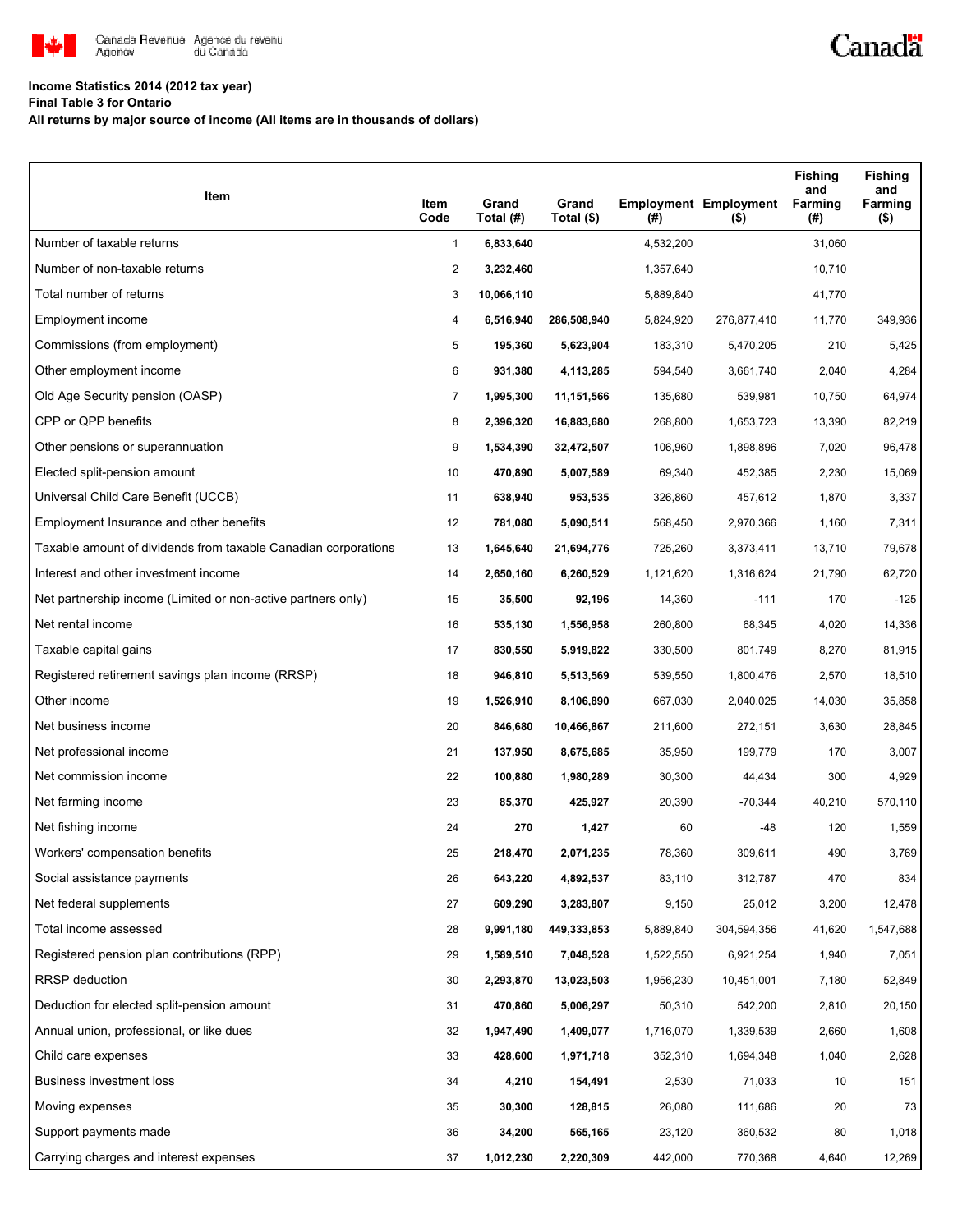

## **Income Statistics 2014 (2012 tax year)**

**Final Table 3 for Ontario**

## **All returns by major source of income (All items are in thousands of dollars)**

| Item                                                                                           | Item<br>Code | Grand<br>Total (#) | Grand<br>Total (\$) | (#)       | <b>Employment Employment</b><br>$($ \$) | <b>Fishing</b><br>and<br>Farming<br>(#) | <b>Fishing</b><br>and<br>Farming<br>$($ \$) |
|------------------------------------------------------------------------------------------------|--------------|--------------------|---------------------|-----------|-----------------------------------------|-----------------------------------------|---------------------------------------------|
| Deductions for CPP/QPP contributions on self-employment and<br>other earnings                  | 38           | 666,930            | 512,274             | 86,050    | 16,426                                  | 18,430                                  | 16,941                                      |
| Deductions for provincial parental insurance plan (PPIP) premiums<br>on self-employment income | 39           |                    |                     |           |                                         |                                         |                                             |
| Exploration and development expenses                                                           | 40           | 26,630             | 470,542             | 10,070    | 199,328                                 | 130                                     | 1,248                                       |
| Other employment expenses                                                                      | 41           | 365,050            | 1,939,288           | 339,980   | 1,824,165                               | 360                                     | 1,489                                       |
| Clergy residence deduction                                                                     | 42           | 11,570             | 161,497             | 10,590    | 153,955                                 |                                         |                                             |
| Other deductions                                                                               | 43           | 292,960            | 789,903             | 143,910   | 146,742                                 | 1,930                                   | 1,814                                       |
| Total deductions before adjustments                                                            | 44           | 5,386,700          | 35,408,116          | 3,660,010 | 24,605,954                              | 27,340                                  | 119,424                                     |
| Social benefits repayment                                                                      | 45           | 197,690            | 567,331             | 69,270    | 148,899                                 | 1,160                                   | 3,797                                       |
| Net income after adjustments                                                                   | 46           | 9,951,510          | 413,831,167         | 5,883,780 | 279,881,334                             | 39,340                                  | 1,474,877                                   |
| Canadian Forces personnel and police deduction                                                 | 47           | 1,370              | 30,819              | 1,340     | 30,564                                  |                                         |                                             |
| Security options deductions                                                                    | 48           | 16,780             | 776,133             | 15,590    | 737,803                                 | 10                                      | 168                                         |
| Other payments deductions                                                                      | 49           | 1,341,370          | 10,246,510          | 168,670   | 647,337                                 | 3,670                                   | 17,054                                      |
| Non-capital losses of other years                                                              | 50           | 13,090             | 165,570             | 4,130     | 39,945                                  | 90                                      | 498                                         |
| Net capital losses of other years                                                              | 51           | 222,330            | 603,856             | 83,040    | 142,639                                 | 1,750                                   | 2,956                                       |
| Capital gains deduction                                                                        | 52           | 17,490             | 1,294,267           | 4,870     | 81,814                                  | 1,390                                   | 91,934                                      |
| Northern residents deductions                                                                  | 53           | 5,170              | 15,490              | 4,120     | 12,737                                  |                                         |                                             |
| Additional deductions                                                                          | 54           | 66,590             | 287,558             | 4,610     | 89,792                                  | 140                                     | 332                                         |
| Farming/fishing losses of prior years                                                          | 55           | 3,950              | 40,679              | 1,000     | 5,745                                   | 1,910                                   | 26,741                                      |
| Total deductions from net income                                                               | 56           | 1,652,930          | 13,463,949          | 283,340   | 1,789,108                               | 8,290                                   | 139,691                                     |
| Taxable income assessed                                                                        | 57           | 9,673,560          | 400,400,418         | 5,883,000 | 278,094,000                             | 39,050                                  | 1,339,144                                   |
| Basic personal amount                                                                          | 58           | 10,065,770         | 108,362,828         | 5,889,580 | 63,332,715                              | 41,770                                  | 451,995                                     |
| Age amount                                                                                     | 59           | 1,886,690          | 11,232,059          | 110,200   | 525,692                                 | 10,030                                  | 57,382                                      |
| Spouse or common-law partner amount                                                            | 60           | 837,960            | 6,331,875           | 551,520   | 4,259,800                               | 4,840                                   | 31,168                                      |
| Amount for eligible dependant                                                                  | 61           | 372,660            | 3,842,795           | 234,700   | 2,409,131                               | 290                                     | 2,883                                       |
| Amount for children 17 and under                                                               | 62           | 1,477,190          | 5,694,077           | 1,114,740 | 4,231,604                               | 6,150                                   | 35,614                                      |
| Amount for infirm dependants age 18 or older                                                   | 63           | 8,980              | 39,012              | 4,940     | 22,166                                  | 30                                      | 116                                         |
| CPP or QPP contributions through employment                                                    | 64           | 5,595,990          | 8,577,804           | 5,180,450 | 8,318,200                               | 9,810                                   | 12,018                                      |
| CPP or QPP contributions on self-employment and other earnings                                 | 65           | 666,930            | 512,274             | 86,050    | 16,426                                  | 18,430                                  | 16,941                                      |
| Employment Insurance premiums                                                                  | 66           | 5,531,560          | 3,199,476           | 5,104,330 | 3,100,494                               | 8,100                                   | 4,012                                       |
| PPIP premiums paid                                                                             | 67           |                    |                     |           |                                         |                                         |                                             |
| PPIP premiums payable on employment income                                                     | 68           |                    |                     |           |                                         |                                         |                                             |
| PPIP premiums payable on self-employment income                                                | 69           |                    |                     |           |                                         |                                         |                                             |
| Volunteer firefighters' amount                                                                 | 70           | 8,090              | 24,281              | 6,810     | 20,427                                  | 140                                     | 426                                         |
| Canada employment amount                                                                       | 71           | 6,509,020          | 6,831,283           | 5,573,140 | 6,066,370                               | 12,710                                  | 12,782                                      |
| Public transit amount                                                                          | 72           | 662,100            | 690,012             | 578,720   | 627,517                                 | 80                                      | 44                                          |
| Children's fitness amount                                                                      | 73           | 646,460            | 385,613             | 548,890   | 326,910                                 | 2,350                                   | 1,456                                       |
| Children's arts amount                                                                         | 74           | 229,340            | 127,672             | 193,540   | 106,877                                 | 620                                     | 317                                         |

Canadä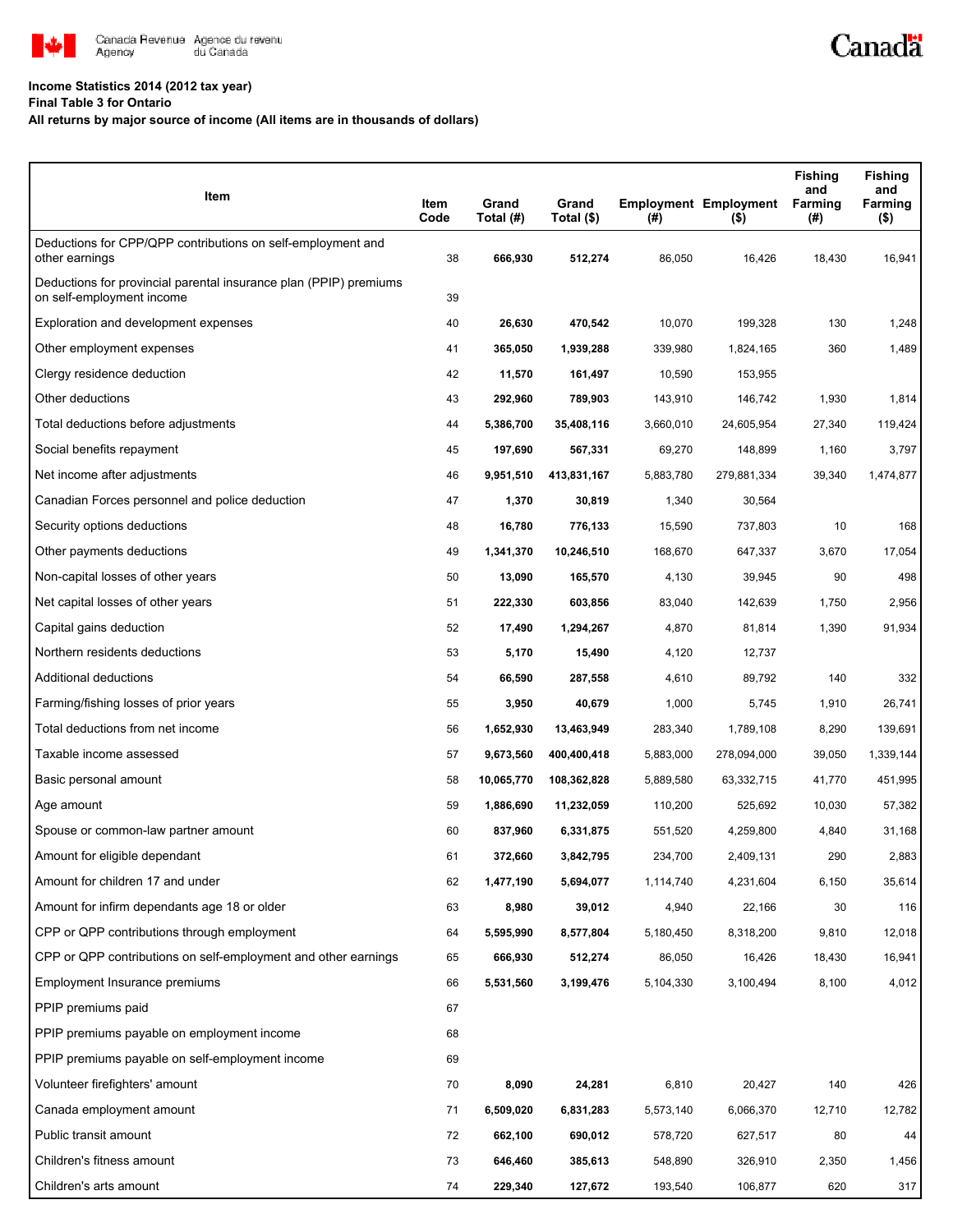

## **Income Statistics 2014 (2012 tax year)**

**Final Table 3 for Ontario**

**All returns by major source of income (All items are in thousands of dollars)**

| Item                                                              |              |                    |                     |           |                                         | <b>Fishing</b><br>and | <b>Fishing</b><br>and |
|-------------------------------------------------------------------|--------------|--------------------|---------------------|-----------|-----------------------------------------|-----------------------|-----------------------|
|                                                                   | Item<br>Code | Grand<br>Total (#) | Grand<br>Total (\$) | (#)       | <b>Employment Employment</b><br>$($ \$) | Farming<br>(#)        | Farming<br>$($ \$)    |
| Home buyers' amount                                               | 75           | 62,990             | 286,598             | 57,280    | 260,551                                 | 70                    | 341                   |
| Pension income amount                                             | 76           | 1,789,680          | 3,433,704           | 169,810   | 316,909                                 | 8,290                 | 15,173                |
| Caregiver amount                                                  | 77           | 103,390            | 545,771             | 78,460    | 419,909                                 | 280                   | 1,557                 |
| Disability amount                                                 | 78           | 300,240            | 2,263,231           | 43,840    | 332,642                                 | 640                   | 4,805                 |
| Disability amount transferred from a dependant                    | 79           | 101,740            | 1,000,390           | 71,680    | 727,786                                 | 450                   | 3,993                 |
| Interest paid on student loans                                    | 80           | 220,310            | 118,960             | 202,450   | 109,014                                 | 90                    | 41                    |
| Tuition, education, and textbook amounts                          | 81           | 642,760            | 3,751,624           | 557,240   | 3,182,522                               | 600                   | 2,557                 |
| Tuition, education, and textbook amounts transferred from a child | 82           | 312,040            | 1,673,236           | 263,800   | 1,421,481                               | 1,230                 | 6,660                 |
| Amounts transferred from spouse or common-law partner             | 83           | 492,860            | 2,438,003           | 172,300   | 777,707                                 | 3,630                 | 19,387                |
| Medical expenses                                                  | 84           | 1,133,350          | 3,237,481           | 438,290   | 860,251                                 | 10,070                | 23,314                |
| Total tax credits on personal amounts                             | 85           | 10,065,940         | 26,190,868          | 5,889,720 | 15,266,614                              | 41,770                | 105,748               |
| Allowable charitable donations and government gifts               | 86           | 2,309,590          | 4,082,254           | 1,467,030 | 1,869,106                               | 13,510                | 34,598                |
| Eligible cultural and ecological gifts                            | 87           | 2,680              | 26,529              | 1,550     | 6,304                                   |                       |                       |
| Total tax credit on donations and gifts                           | 88           | 2,298,360          | 1,127,037           | 1,458,190 | 508,747                                 | 13,460                | 9,708                 |
| Total federal non-refundable tax credits                          | 89           | 10,065,940         | 27,317,905          | 5,889,720 | 15,775,361                              | 41,770                | 115,456               |
| Federal dividend tax credit                                       | 90           | 1,459,280          | 2,932,391           | 704,200   | 473,758                                 | 11,000                | 10,073                |
| Overseas employment tax credit                                    | 91           | 1,350              | 12,528              | 1,310     | 12,277                                  |                       |                       |
| Minimum tax carryover                                             | 92           | 13,110             | 41,709              | 2,850     | 12,939                                  | 590                   | 1,640                 |
| Basic federal tax                                                 | 93           | 6,192,380          | 48,103,487          | 4,334,720 | 36,325,662                              | 23,680                | 124,052               |
| Federal Foreign Tax Credit                                        | 94           | 537,270            | 464,750             | 251,580   | 331,837                                 | 3,700                 | 526                   |
| Federal Political contribution tax credit                         | 95           | 64,480             | 10,692              | 23,860    | 4,192                                   | 520                   | 72                    |
| <b>Investment Tax Credit</b>                                      | 96           | 17,400             | 39,200              | 6,830     | 17,467                                  |                       |                       |
| Labour-sponsored funds tax credit                                 | 97           | 1,570              | 854                 | 1,210     | 658                                     |                       |                       |
| Alternative minimum tax payable                                   | 98           | 10,000             | 61,850              | 570       | 2,497                                   | 250                   | 1,521                 |
| Net federal tax                                                   | 99           | 6,173,950          | 47,604,034          | 4,323,590 | 35,974,788                              | 23,450                | 123,272               |
| CPP contributions on self-employment                              | 100          | 666,920            | 1,024,548           | 86,040    | 32,852                                  | 18,430                | 33,883                |
| Social Benefits repayment                                         | 101          | 197,690            | 567,331             | 69,270    | 148,899                                 | 1,160                 | 3,797                 |
| <b>Net Provincial Tax</b>                                         | 102          | 6,420,130          | 26,726,161          | 4,441,320 | 19,971,015                              | 24,470                | 67,466                |
| Total tax payable                                                 | 103          | 6,833,640          | 75,922,865          | 4,532,200 | 56,127,596                              | 31,060                | 228,421               |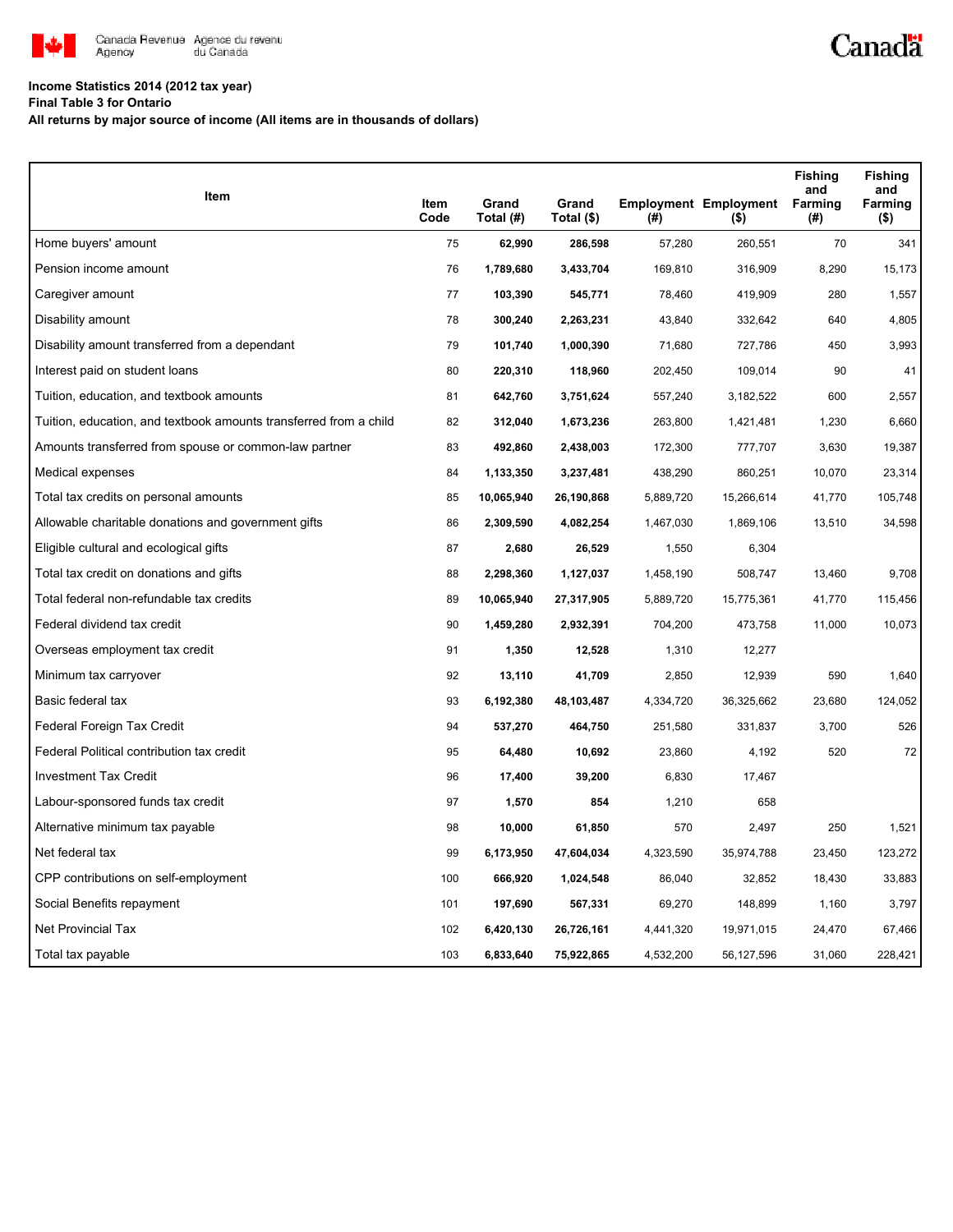| Item                                                                                              | Item<br>Code   | Income $(\#)$ | $Income$ (\$) | <b>Sales</b><br>Professional Professional (Self-Employment) (Self-Employment)<br>(#) | <b>Sales</b><br>$($ \$) | Proprietorship/<br><b>Partnerships</b><br>(#) | Proprietorship/<br><b>Partnerships</b><br>$($ \$) |
|---------------------------------------------------------------------------------------------------|----------------|---------------|---------------|--------------------------------------------------------------------------------------|-------------------------|-----------------------------------------------|---------------------------------------------------|
| Number of taxable returns                                                                         | $\mathbf{1}$   | 73,400        |               | 45,700                                                                               |                         | 438,540                                       |                                                   |
| Number of non-taxable returns                                                                     | $\overline{c}$ | 6,170         |               | 6,730                                                                                |                         | 84,110                                        |                                                   |
| Total number of returns                                                                           | 3              | 79,570        |               | 52,420                                                                               |                         | 522,650                                       |                                                   |
| Employment income                                                                                 | 4              | 15,340        | 417,547       | 8,420                                                                                | 95,021                  | 95,860                                        | 1,259,997                                         |
| Commissions (from employment)                                                                     | 5              | 220           | 1,495         | 510                                                                                  | 5,635                   | 2,300                                         | 45,542                                            |
| Other employment income                                                                           | 6              | 3,700         | 14,654        | 1,610                                                                                | 2,928                   | 17,680                                        | 42,523                                            |
| Old Age Security pension (OASP)                                                                   | $\overline{7}$ | 9,220         | 45,226        | 4,520                                                                                | 22,852                  | 34,210                                        | 153,756                                           |
| CPP or QPP benefits                                                                               | 8              | 10,540        | 87,760        | 6,500                                                                                | 44,923                  | 47,990                                        | 275,672                                           |
| Other pensions or superannuation                                                                  | 9              | 4,870         | 136,432       | 2,000                                                                                | 29,423                  | 15,660                                        | 278,118                                           |
| Elected split-pension amount                                                                      | 10             | 1,860         | 15,131        | 1,160                                                                                | 8,630                   | 8,490                                         | 70,257                                            |
| Universal Child Care Benefit (UCCB)                                                               | 11             | 5,800         | 8,934         | 4,030                                                                                | 5,925                   | 45,600                                        | 68,252                                            |
| Employment Insurance and other benefits                                                           | 12             | 1,200         | 7,059         | 910                                                                                  | 4,991                   | 11,740                                        | 66,663                                            |
| Taxable amount of dividends from taxable<br>Canadian corporations                                 | 13             | 21,630        | 299,266       | 9,630                                                                                | 45,156                  | 52,710                                        | 241,693                                           |
| Interest and other investment income                                                              | 14             | 33,110        | 121,863       | 14,660                                                                               | 18,950                  | 102,310                                       | 144,508                                           |
| Net partnership income (Limited or<br>non-active partners only)                                   | 15             | 2,270         | 21,220        | 360                                                                                  | $-414$                  | 1,140                                         | 4,447                                             |
| Net rental income                                                                                 | 16             | 6,380         | 10,847        | 5,870                                                                                | 9,477                   | 37,190                                        | 76,361                                            |
| Taxable capital gains                                                                             | 17             | 11,570        | 79,778        | 5,090                                                                                | 19,575                  | 28,320                                        | 110,701                                           |
| Registered retirement savings plan<br>income (RRSP)                                               | 18             | 6,540         | 47,713        | 6,750                                                                                | 37,311                  | 47,870                                        | 190,016                                           |
| Other income                                                                                      | 19             | 16,010        | 64,423        | 7,560                                                                                | 18,795                  | 45,950                                        | 109,527                                           |
| Net business income                                                                               | 20             | 2,580         | 11,526        | 2,550                                                                                | 6,358                   | 512,600                                       | 9,772,534                                         |
| Net professional income                                                                           | 21             | 78,740        | 8,182,617     | 400                                                                                  | 829                     | 1,820                                         | 36,571                                            |
| Net commission income                                                                             | 22             | 520           | 2,465         | 51,640                                                                               | 1,853,017               | 3,170                                         | 22,421                                            |
| Net farming income                                                                                | 23             | 610           | $-4,184$      | 230                                                                                  | $-1,923$                | 4,260                                         | $-9,163$                                          |
| Net fishing income                                                                                | 24             |               |               |                                                                                      |                         | 20                                            | 36                                                |
| Workers' compensation benefits                                                                    | 25             | 180           | 1,049         | 280                                                                                  | 1,785                   | 4,050                                         | 25,578                                            |
| Social assistance payments                                                                        | 26             | 470           | 1,742         | 490                                                                                  | 1,986                   | 8,070                                         | 30,879                                            |
| Net federal supplements                                                                           | 27             | 420           | 1,454         | 510                                                                                  | 1,857                   | 6,940                                         | 25,306                                            |
| Total income assessed                                                                             | 28             | 79,400        | 9,579,248     | 52,260                                                                               | 2,234,863               | 520,080                                       | 13,056,727                                        |
| Registered pension plan contributions<br>(RPP)                                                    | 29             | 1,450         | 5,776         | 480                                                                                  | 1,022                   | 6,250                                         | 15,386                                            |
| RRSP deduction                                                                                    | 30             | 37,090        | 564,602       | 13,770                                                                               | 136,147                 | 87,660                                        | 538,777                                           |
| Deduction for elected split-pension<br>amount                                                     | 31             | 2,470         | 35,463        | 860                                                                                  | 7,944                   | 6,770                                         | 73,272                                            |
| Annual union, professional, or like dues                                                          | 32             | 6,770         | 6,564         | 2,570                                                                                | 1,975                   | 24,680                                        | 12,832                                            |
| Child care expenses                                                                               | 33             | 6,920         | 37,489        | 3,350                                                                                | 13,786                  | 29,850                                        | 113,117                                           |
| <b>Business investment loss</b>                                                                   | 34             | 110           | 4,658         | 60                                                                                   | 1,633                   | 250                                           | 6,603                                             |
| Moving expenses                                                                                   | 35             | 500           | 3,735         | 100                                                                                  | 603                     | 940                                           | 5,296                                             |
| Support payments made                                                                             | 36             | 1,000         | 51,980        | 290                                                                                  | 5,194                   | 1,260                                         | 17,632                                            |
| Carrying charges and interest expenses                                                            | 37             | 14,330        | 75,797        | 5,780                                                                                | 16,397                  | 27,120                                        | 66,228                                            |
| Deductions for CPP/QPP contributions on<br>self-employment and other earnings                     | 38             | 64,940        | 94,263        | 42,640                                                                               | 48,533                  | 409,770                                       | 317,588                                           |
| Deductions for provincial parental<br>insurance plan (PPIP) premiums on<br>self-employment income | 39             |               |               |                                                                                      |                         |                                               |                                                   |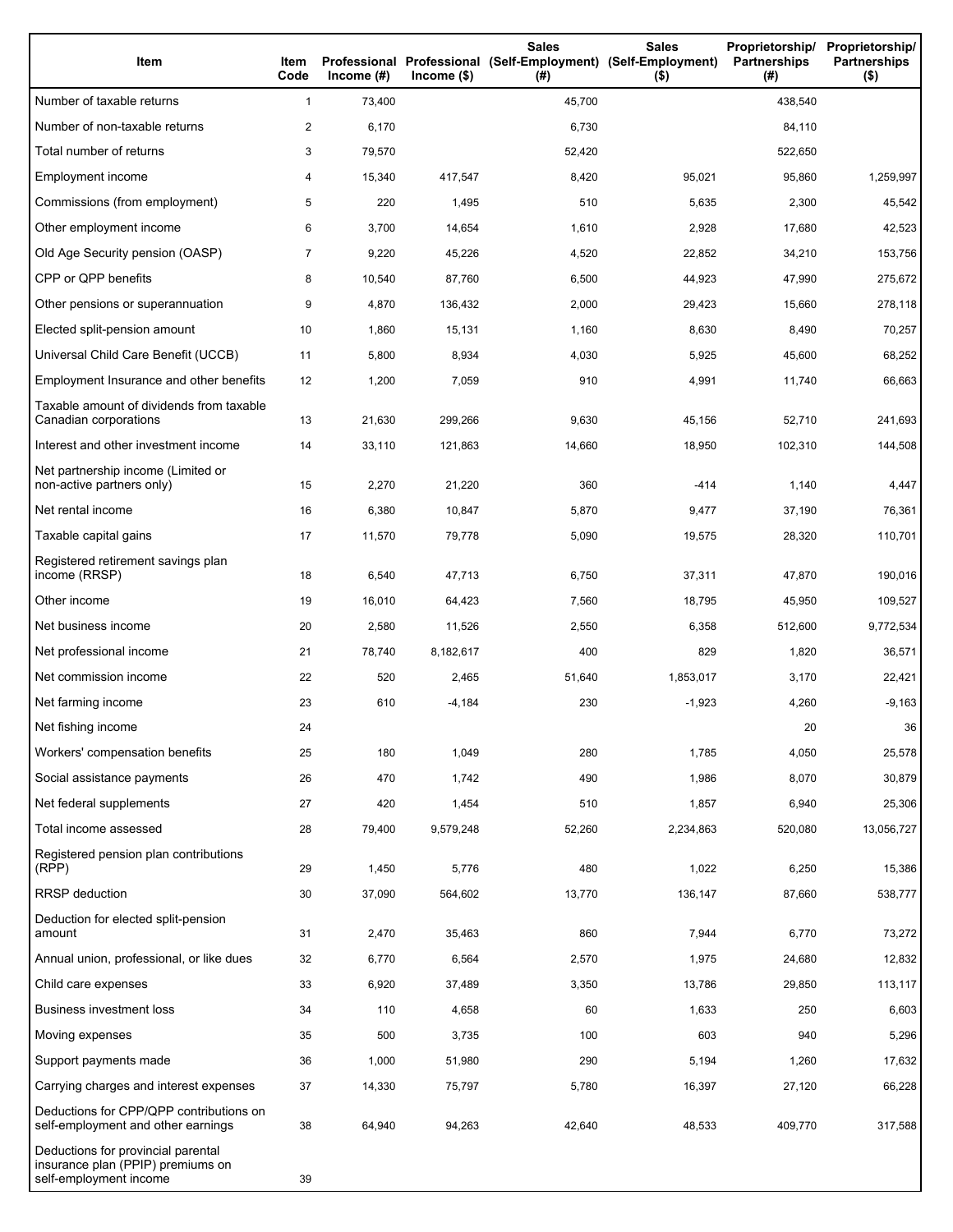| Item                                                              | Item<br>Code | Income $(\#)$ | $lncome$ (\$) | <b>Sales</b><br>Professional Professional (Self-Employment) (Self-Employment)<br>(#) | <b>Sales</b><br>$($ \$) | Proprietorship/<br>Partnerships<br>(#) | Proprietorship/<br><b>Partnerships</b><br>$($ \$) |
|-------------------------------------------------------------------|--------------|---------------|---------------|--------------------------------------------------------------------------------------|-------------------------|----------------------------------------|---------------------------------------------------|
| Exploration and development expenses                              | 40           | 1,590         | 43,899        | 270                                                                                  | 4,030                   | 760                                    | 22,679                                            |
| Other employment expenses                                         | 41           | 940           | 4,145         | 1,430                                                                                | 15,658                  | 4,670                                  | 22,548                                            |
| Clergy residence deduction                                        | 42           | 20            | 212           |                                                                                      |                         | 130                                    | 1,174                                             |
| Other deductions                                                  | 43           | 2,430         | 5,255         | 1,360                                                                                | 1,371                   | 10,260                                 | 10,386                                            |
| Total deductions before adjustments                               | 44           | 72,970        | 933,873       | 45,710                                                                               | 254,349                 | 438,240                                | 1,223,704                                         |
| Social benefits repayment                                         | 45           | 4,170         | 20,266        | 900                                                                                  | 3,260                   | 3,090                                  | 10,616                                            |
| Net income after adjustments                                      | 46           | 77,960        | 8,643,422     | 50,550                                                                               | 1,990,031               | 502,450                                | 12,050,600                                        |
| Canadian Forces personnel and police<br>deduction                 | 47           |               |               |                                                                                      |                         |                                        |                                                   |
| Security options deductions                                       | 48           | 40            | 1,934         | 10                                                                                   | 36                      | 90                                     | 2,524                                             |
| Other payments deductions                                         | 49           | 1,040         | 4,239         | 1,250                                                                                | 5,618                   | 18,520                                 | 81,734                                            |
| Non-capital losses of other years                                 | 50           | 360           | 6,696         | 560                                                                                  | 4,202                   | 4,170                                  | 70,813                                            |
| Net capital losses of other years                                 | 51           | 4,130         | 15,974        | 1,620                                                                                | 3,794                   | 6,500                                  | 14,956                                            |
| Capital gains deduction                                           | 52           | 140           | 11,090        | 50                                                                                   | 983                     | 370                                    | 11,916                                            |
| Northern residents deductions                                     | 53           | 20            | 51            |                                                                                      |                         | 110                                    | 282                                               |
| Additional deductions                                             | 54           | 200           | 973           | 70                                                                                   | 79                      | 700                                    | 2,252                                             |
| Farming/fishing losses of prior years                             | 55           | 30            | 118           | 10                                                                                   | 188                     | 270                                    | 1,850                                             |
| Total deductions from net income                                  | 56           | 5,880         | 41,815        | 3,510                                                                                | 14,946                  | 30,030                                 | 186,513                                           |
| Taxable income assessed                                           | 57           | 77,910        | 8,601,762     | 50,510                                                                               | 1,975,271               | 501,670                                | 11,870,286                                        |
| Basic personal amount                                             | 58           | 79,570        | 858,798       | 52,420                                                                               | 565,929                 | 522,650                                | 5,633,583                                         |
| Age amount                                                        | 59           | 4,570         | 21,322        | 3,830                                                                                | 20,607                  | 32,410                                 | 195,062                                           |
| Spouse or common-law partner amount                               | 60           | 6,320         | 47,833        | 5,820                                                                                | 43,306                  | 78,920                                 | 602,620                                           |
| Amount for eligible dependant                                     | 61           | 2,140         | 21,878        | 1,990                                                                                | 20,321                  | 19,360                                 | 200,418                                           |
| Amount for children 17 and under                                  | 62           | 16,850        | 68,464        | 10,260                                                                               | 39,928                  | 95,930                                 | 392,285                                           |
| Amount for infirm dependants age 18 or<br>older                   | 63           | 100           | 403           | 50                                                                                   | 244                     | 450                                    | 2,112                                             |
| CPP or QPP contributions through<br>employment                    | 64           | 13,560        | 11,677        | 7,090                                                                                | 3,647                   | 83,910                                 | 46,707                                            |
| CPP or QPP contributions on<br>self-employment and other earnings | 65           | 64,940        | 94,263        | 42,640                                                                               | 48,533                  | 409,770                                | 317,588                                           |
| Employment Insurance premiums                                     | 66           | 10,030        | 3,471         | 5,120                                                                                | 1,221                   | 65,540                                 | 17,453                                            |
| PPIP premiums paid                                                | 67           |               |               |                                                                                      |                         |                                        |                                                   |
| PPIP premiums payable on employment<br>income                     | 68           |               |               |                                                                                      |                         |                                        |                                                   |
| PPIP premiums payable on<br>self-employment income                | 69           |               |               |                                                                                      |                         |                                        |                                                   |
| Volunteer firefighters' amount                                    | 70           | 10            | 33            | 20                                                                                   | 48                      | 430                                    | 1,287                                             |
| Canada employment amount                                          | 71           | 17,780        | 16,914        | 9,170                                                                                | 8,729                   | 106,330                                | 100,870                                           |
| Public transit amount                                             | 72           | 3,430         | 3,567         | 1,030                                                                                | 960                     | 10,850                                 | 10,064                                            |
| Children's fitness amount                                         | 73           | 10,390        | 7,692         | 4,820                                                                                | 3,171                   | 32,490                                 | 19,569                                            |
| Children's arts amount                                            | 74           | 5,360         | 3,589         | 1,930                                                                                | 1,154                   | 11,050                                 | 6,165                                             |
| Home buyers' amount                                               | 75           | 470           | 2,186         | 260                                                                                  | 1,216                   | 2,090                                  | 9,909                                             |
| Pension income amount                                             | 76           | 6,410         | 12,225        | 2,990                                                                                | 5,514                   | 22,500                                 | 41,690                                            |
| Caregiver amount                                                  | 77           | 870           | 4,737         | 830                                                                                  | 4,481                   | 4,300                                  | 21,491                                            |
| Disability amount                                                 | 78           | 550           | 4,136         | 310                                                                                  | 2,352                   | 3,180                                  | 23,994                                            |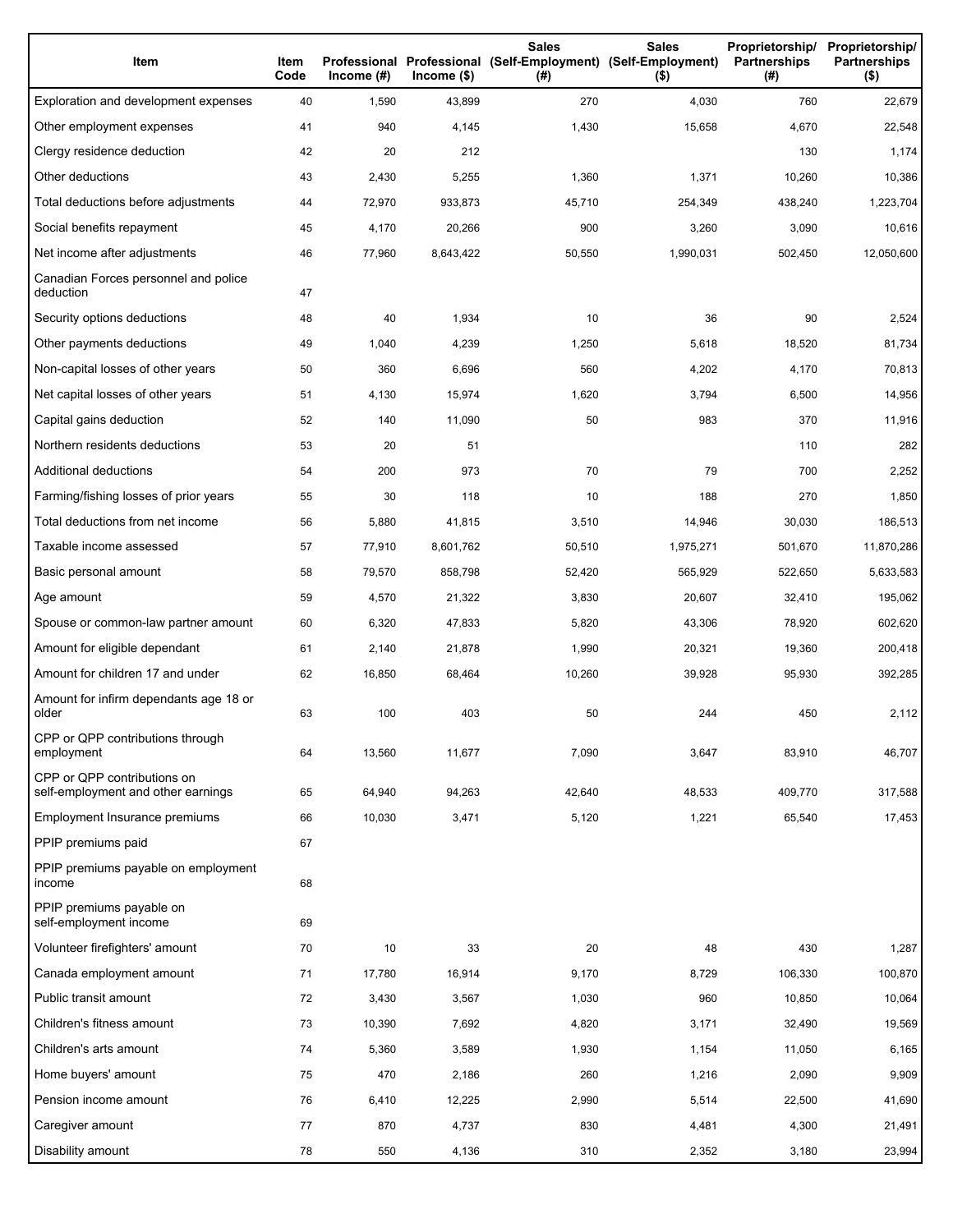| Item                                                                 | <b>Item</b><br>Code | Income $(#)$ | Income (\$) | <b>Sales</b><br><b>Sales</b><br>Professional Professional (Self-Employment) (Self-Employment)<br>(#)<br>$($ \$) |         | Proprietorship/<br><b>Partnerships</b><br>(#) | Proprietorship/<br><b>Partnerships</b><br>$($ \$) |
|----------------------------------------------------------------------|---------------------|--------------|-------------|-----------------------------------------------------------------------------------------------------------------|---------|-----------------------------------------------|---------------------------------------------------|
| Disability amount transferred from a<br>dependant                    | 79                  | 1,000        | 9,546       | 600                                                                                                             | 5,706   | 4,520                                         | 43,932                                            |
| Interest paid on student loans                                       | 80                  | 2,460        | 2,006       | 610                                                                                                             | 322     | 5,720                                         | 3,372                                             |
| Tuition, education, and textbook amounts                             | 81                  | 5,370        | 60,590      | 2,370                                                                                                           | 10,403  | 20,200                                        | 105,144                                           |
| Tuition, education, and textbook amounts<br>transferred from a child | 82                  | 5,040        | 30,030      | 2,450                                                                                                           | 13,108  | 12,770                                        | 65,475                                            |
| Amounts transferred from spouse or<br>common-law partner             | 83                  | 1,970        | 8,652       | 2,070                                                                                                           | 8,931   | 25,760                                        | 117,079                                           |
| Medical expenses                                                     | 84                  | 14,490       | 44,294      | 8,590                                                                                                           | 19,417  | 82,950                                        | 150,685                                           |
| Total tax credits on personal amounts                                | 85                  | 79,570       | 200,788     | 52,420                                                                                                          | 124,402 | 522,650                                       | 1,219,383                                         |
| Allowable charitable donations and<br>government gifts               | 86                  | 33,080       | 164,005     | 13,750                                                                                                          | 24,800  | 74,410                                        | 133,770                                           |
| Eligible cultural and ecological gifts                               | 87                  | 30           | 1,399       |                                                                                                                 |         | 100                                           | 2,093                                             |
| Total tax credit on donations and gifts                              | 88                  | 33,050       | 47,131      | 13,710                                                                                                          | 6,893   | 74,130                                        | 37,786                                            |
| Total federal non-refundable tax credits                             | 89                  | 79,570       | 247,919     | 52,420                                                                                                          | 131,294 | 522,650                                       | 1,257,169                                         |
| Federal dividend tax credit                                          | 90                  | 20,290       | 41,536      | 8,250                                                                                                           | 6,105   | 40,360                                        | 30,911                                            |
| Overseas employment tax credit                                       | 91                  |              |             |                                                                                                                 |         |                                               |                                                   |
| Minimum tax carryover                                                | 92                  | 210          | 1,216       | 70                                                                                                              | 295     | 430                                           | 1,439                                             |
| Basic federal tax                                                    | 93                  | 57,340       | 1,764,321   | 30,580                                                                                                          | 254,309 | 233,920                                       | 1,042,405                                         |
| Federal Foreign Tax Credit                                           | 94                  | 10,150       | 11,572      | 2,610                                                                                                           | 303     | 13,750                                        | 20,223                                            |
| Federal Political contribution tax credit                            | 95                  | 2,230        | 496         | 390                                                                                                             | 60      | 1,890                                         | 306                                               |
| <b>Investment Tax Credit</b>                                         | 96                  | 1,480        | 6,210       | 160                                                                                                             | 313     | 1,090                                         | 2,747                                             |
| Labour-sponsored funds tax credit                                    | 97                  | 30           | 18          | 40                                                                                                              | 23      | 80                                            | 40                                                |
| Alternative minimum tax payable                                      | 98                  | 90           | 768         | 10                                                                                                              | 57      | 160                                           | 1,083                                             |
| Net federal tax                                                      | 99                  | 57,240       | 1,751,844   | 30,550                                                                                                          | 253,616 | 233,500                                       | 1,024,781                                         |
| CPP contributions on self-employment                                 | 100                 | 64,940       | 188,527     | 42,640                                                                                                          | 97,067  | 409,760                                       | 635,176                                           |
| Social Benefits repayment                                            | 101                 | 4,170        | 20,266      | 900                                                                                                             | 3,260   | 3,090                                         | 10,616                                            |
| <b>Net Provincial Tax</b>                                            | 102                 | 57,270       | 970,460     | 29,780                                                                                                          | 140,869 | 217,700                                       | 553,660                                           |
| Total tax payable                                                    | 103                 | 73,400       | 2,931,281   | 45,700                                                                                                          | 494,880 | 438,540                                       | 2,224,710                                         |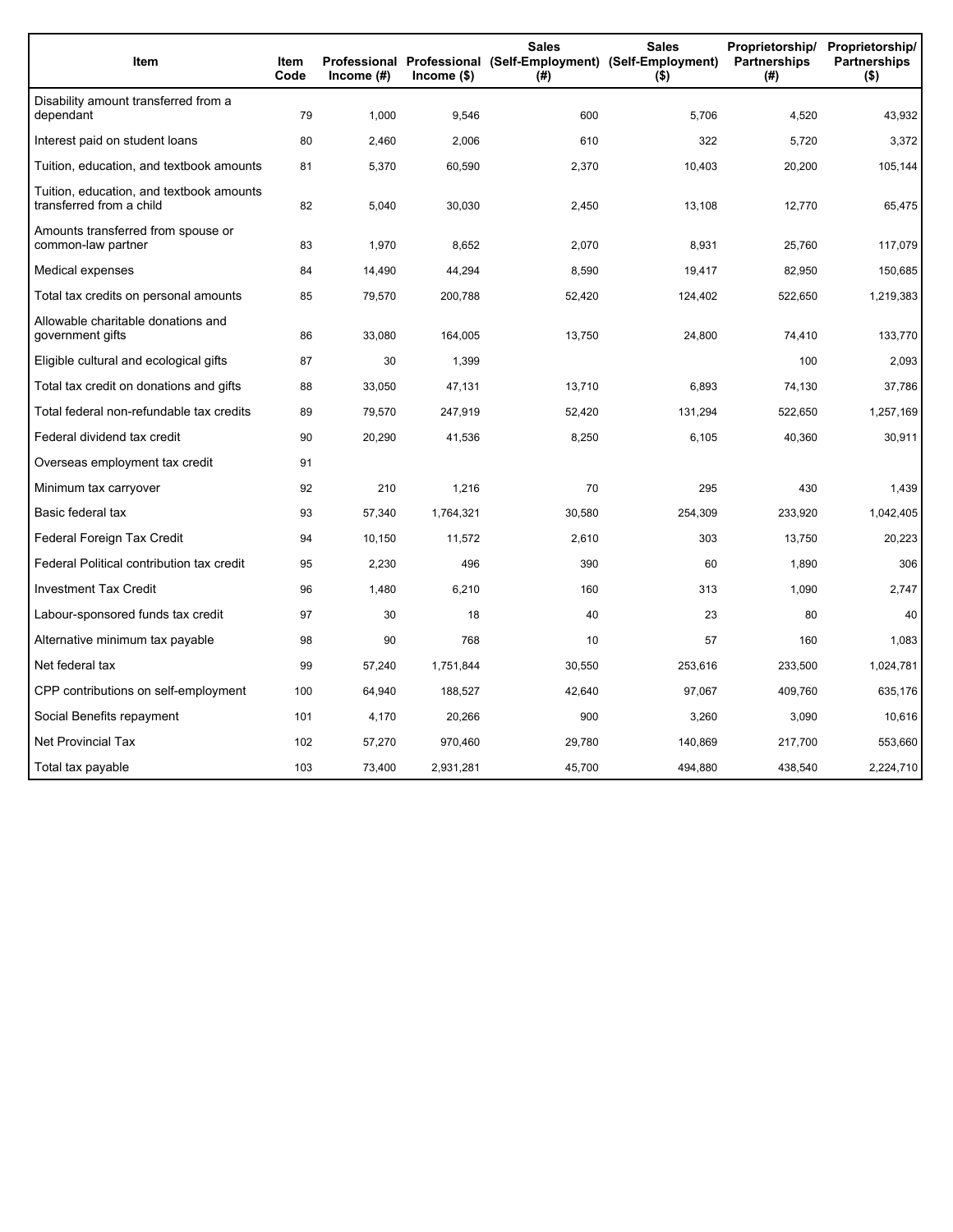| Item                                                                                           | Item<br>Code   | (#)     | Investment Investment<br>$($ \$) | Pension<br>(# ) | Pension<br>$($ \$) | <b>Benefit</b><br>(#) | <b>Benefit</b><br>$($ \$) |
|------------------------------------------------------------------------------------------------|----------------|---------|----------------------------------|-----------------|--------------------|-----------------------|---------------------------|
| Number of taxable returns                                                                      | $\mathbf{1}$   | 268,850 |                                  | 1,229,530       |                    | 94,080                |                           |
| Number of non-taxable returns                                                                  | $\overline{2}$ | 155,310 |                                  | 632,400         |                    | 797,390               |                           |
| Total number of returns                                                                        | 3              | 424,160 |                                  | 1,861,920       |                    | 891,470               |                           |
| Employment income                                                                              | 4              | 123,330 | 4,080,111                        | 166,310         | 1,460,449          | 190,410               | 881,682                   |
| Commissions (from employment)                                                                  | 5              | 2,130   | 67,690                           | 1,990           | 8,384              | 3,110                 | 4,810                     |
| Other employment income                                                                        | 6              | 20,260  | 99,273                           | 259,580         | 224,697            | 15,090                | 22,666                    |
| Old Age Security pension (OASP)                                                                | $\overline{7}$ | 111,210 | 586,799                          | 1,481,910       | 9,103,531          | 178,760               | 509,925                   |
| CPP or QPP benefits                                                                            | 8              | 128,440 | 851,777                          | 1,731,040       | 13,125,323         | 129,550               | 382,201                   |
| Other pensions or superannuation                                                               | 9              | 68,720  | 1,307,506                        | 1,284,400       | 28,159,350         | 16,950                | 76,740                    |
| Elected split-pension amount                                                                   | 10             | 21,840  | 176,600                          | 354,610         | 4,202,283          | 2,820                 | 14,988                    |
| Universal Child Care Benefit (UCCB)                                                            | 11             | 19,700  | 30,570                           | 2,850           | 3,635              | 223,310               | 362,522                   |
| Employment Insurance and other benefits                                                        | 12             | 10,820  | 78,323                           | 20,420          | 95,765             | 151,910               | 1,758,207                 |
| Taxable amount of dividends from taxable Canadian corporations                                 | 13             | 252,810 | 15,808,252                       | 503,760         | 1,649,812          | 23,000                | 20,750                    |
| Interest and other investment income                                                           | 14             | 282,920 | 2,546,709                        | 930,330         | 1,863,818          | 73,890                | 50,365                    |
| Net partnership income (Limited or non-active partners only)                                   | 15             | 8,740   | 65,599                           | 7,450           | 937                | 80                    | $-2$                      |
| Net rental income                                                                              | 16             | 143,860 | 1,302,498                        | 61,710          | 68,701             | 8,240                 | 4,491                     |
| Taxable capital gains                                                                          | 17             | 128,440 | 4,279,982                        | 281,170         | 416,358            | 11,180                | 7,509                     |
| Registered retirement savings plan income (RRSP)                                               | 18             | 33,000  | 245,620                          | 182,210         | 1,049,809          | 34,720                | 80,324                    |
| Other income                                                                                   | 19             | 129,870 | 630,687                          | 454,240         | 880,812            | 36,420                | 65,347                    |
| Net business income                                                                            | 20             | 35,690  | 245,514                          | 51,840          | 93,912             | 13,920                | 15,478                    |
| Net professional income                                                                        | 21             | 7,460   | 195,968                          | 9,620           | 42,865             | 1,620                 | 1,511                     |
| Net commission income                                                                          | 22             | 5,000   | 41,584                           | 5,720           | 7,633              | 2,280                 | 1,676                     |
| Net farming income                                                                             | 23             | 6,210   | $-10,914$                        | 12,160          | $-32,982$          | 470                   | $-1,686$                  |
| Net fishing income                                                                             | 24             |         |                                  | 50              | $-118$             | 20                    | 26                        |
| Workers' compensation benefits                                                                 | 25             | 4,810   | 41,594                           | 68,800          | 437,018            | 58,930                | 1,231,228                 |
| Social assistance payments                                                                     | 26             | 1,030   | 3,871                            | 32,040          | 101,268            | 514,010               | 4,425,561                 |
| Net federal supplements                                                                        | 27             | 11,100  | 40,449                           | 396,150         | 1,330,116          | 177,880               | 1,836,445                 |
| Total income assessed                                                                          | 28             | 423,870 | 32,728,450                       | 1,861,920       | 64,324,202         | 891,470               | 11,758,660                |
| Registered pension plan contributions (RPP)                                                    | 29             | 10,030  | 31,611                           | 23,170          | 32,107             | 13,200                | 11,329                    |
| <b>RRSP</b> deduction                                                                          | 30             | 62,850  | 596,117                          | 77,070          | 253,464            | 24,470                | 38,171                    |
| Deduction for elected split-pension amount                                                     | 31             | 20,530  | 203,888                          | 375,470         | 3,989,901          | 1,810                 | 8,984                     |
| Annual union, professional, or like dues                                                       | 32             | 26,660  | 12,922                           | 113,640         | 20,657             | 33,930                | 6,756                     |
| Child care expenses                                                                            | 33             | 10,710  | 49,883                           | 1,280           | 2,435              | 19,990                | 47,434                    |
| <b>Business investment loss</b>                                                                | 34             | 440     | 46,849                           | 550             | 13,450             | 70                    | 1,171                     |
| Moving expenses                                                                                | 35             | 670     | 2,589                            | 430             | 1,648              | 520                   | 806                       |
| Support payments made                                                                          | 36             | 1,540   | 58,103                           | 6,000           | 59,776             | 340                   | 1,261                     |
| Carrying charges and interest expenses                                                         | 37             | 118,180 | 786,222                          | 356,730         | 404,250            | 15,450                | 8,254                     |
| Deductions for CPP/QPP contributions on self-employment and other<br>earnings                  | 38             | 24,360  | 12,708                           | 11,510          | 3,403              | 4,030                 | 559                       |
| Deductions for provincial parental insurance plan (PPIP) premiums on<br>self-employment income | 39             |         |                                  |                 |                    |                       |                           |
| Exploration and development expenses                                                           | 40             | 6,460   | 143,470                          | 6,580           | 40,973             | 50                    | 47                        |
| Other employment expenses                                                                      | 41             | 5,120   | 29,274                           | 6,530           | 20,597             | 3,000                 | 7,625                     |
| Clergy residence deduction                                                                     | 42             | 140     | 1,388                            | 560             | 3,963              | 50                    | 180                       |
| Other deductions                                                                               | 43             | 28,430  | 52,904                           | 70,990          | 427,235            | 22,370                | 23,348                    |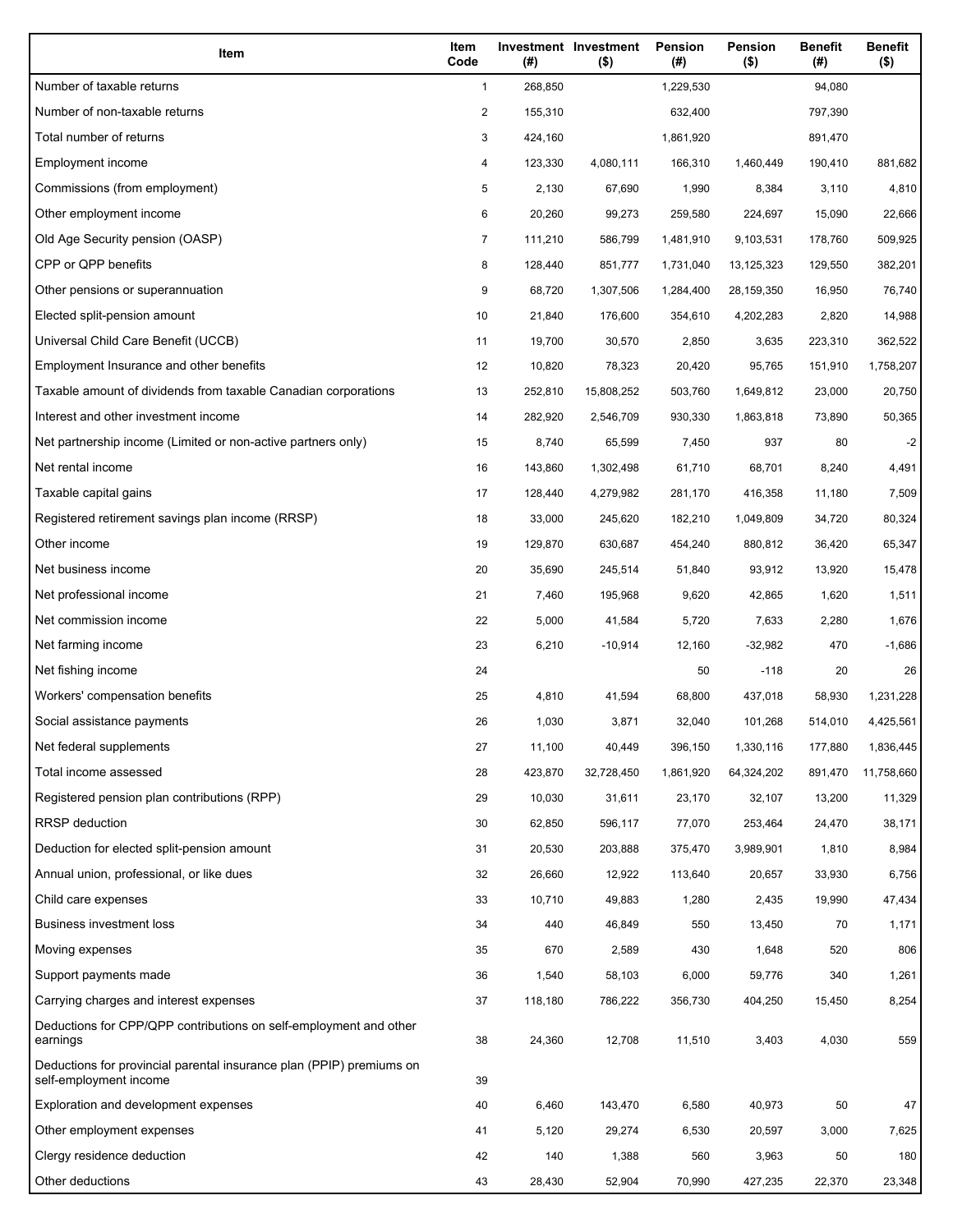| Item                                                              | <b>Item Code</b> | (#)     | Investment Investment<br>$($ \$) | Pension (#) | Pension (\$) Benefit (#) Benefit (\$) |         |            |
|-------------------------------------------------------------------|------------------|---------|----------------------------------|-------------|---------------------------------------|---------|------------|
| Total deductions before adjustments                               | 44               | 206,600 | 2,028,469                        | 752,960     | 5,274,622                             | 103,840 | 157,526    |
| Social benefits repayment                                         | 45               | 38,320  | 169,233                          | 70,530      | 178,854                               | 740     | 1,539      |
| Net income after adjustments                                      | 46               | 416,570 | 30,623,981                       | 1,861,120   | 58,885,362                            | 890,020 | 11,604,925 |
| Canadian Forces personnel and police deduction                    | 47               |         |                                  |             |                                       |         |            |
| Security options deductions                                       | 48               | 340     | 24,360                           | 350         | 2,375                                 | 50      | 123        |
| Other payments deductions                                         | 49               | 16,060  | 85,156                           | 478,730     | 1,868,431                             | 643,650 | 7,493,208  |
| Non-capital losses of other years                                 | 50               | 1,840   | 25,277                           | 950         | 6,825                                 | 350     | 1,171      |
| Net capital losses of other years                                 | 51               | 35,050  | 288,837                          | 81,610      | 108,380                               | 1,300   | 1,051      |
| Capital gains deduction                                           | 52               | 8,450   | 1,082,351                        | 1,830       | 8,214                                 | 110     | 140        |
| Northern residents deductions                                     | 53               | 110     | 240                              | 560         | 1,607                                 | 190     | 400        |
| Additional deductions                                             | 54               | 3,310   | 10,955                           | 54,540      | 160,148                               | 1,490   | 6,806      |
| Farming/fishing losses of prior years                             | 55               | 300     | 3,995                            | 360         | 1,487                                 | 30      | 177        |
| Total deductions from net income                                  | 56               | 61,110  | 1,522,205                        | 596,940     | 2,157,989                             | 644,640 | 7,503,077  |
| Taxable income assessed                                           | 57               | 415,950 | 29,106,295                       | 1,859,400   | 56,730,384                            | 616,540 | 4,114,549  |
| Basic personal amount                                             | 58               | 424,130 | 4,570,025                        | 1,861,920   | 20,122,992                            | 891,460 | 9,586,587  |
| Age amount                                                        | 59               | 77,540  | 386,885                          | 1,444,360   | 8,704,534                             | 179,100 | 1,191,337  |
| Spouse or common-law partner amount                               | 60               | 29,300  | 215,528                          | 65,120      | 307,438                               | 77,660  | 682,278    |
| Amount for eligible dependant                                     | 61               | 5,630   | 56,359                           | 7,420       | 64,878                                | 91,980  | 972,987    |
| Amount for children 17 and under                                  | 62               | 40,010  | 158,795                          | 12,160      | 39,916                                | 159,330 | 645,335    |
| Amount for infirm dependants age 18 or older                      | 63               | 470     | 2,130                            | 2,430       | 9,382                                 | 290     | 1,581      |
| CPP or QPP contributions through employment                       | 64               | 92,040  | 99,594                           | 68,560      | 30,876                                | 95,620  | 23,352     |
| CPP or QPP contributions on self-employment and other earnings    | 65               | 24,360  | 12,708                           | 11,510      | 3,403                                 | 4,030   | 559        |
| Employment Insurance premiums                                     | 66               | 55,910  | 19,802                           | 108,860     | 22,801                                | 121,660 | 16,074     |
| PPIP premiums paid                                                | 67               |         |                                  |             |                                       |         |            |
| PPIP premiums payable on employment income                        | 68               |         |                                  |             |                                       |         |            |
| PPIP premiums payable on self-employment income                   | 69               |         |                                  |             |                                       |         |            |
| Volunteer firefighters' amount                                    | 70               | 100     | 303                              | 420         | 1,253                                 | 110     | 324        |
| Canada employment amount                                          | 71               | 134,030 | 135,191                          | 386,320     | 234,404                               | 184,830 | 176,531    |
| Public transit amount                                             | 72               | 7,750   | 5,821                            | 21,090      | 14,148                                | 24,830  | 18,995     |
| Children's fitness amount                                         | 73               | 18,570  | 12,976                           | 3,500       | 1,781                                 | 18,660  | 8,029      |
| Children's arts amount                                            | 74               | 8,280   | 5,357                            | 1,140       | 590                                   | 4,920   | 2,241      |
| Home buyers' amount                                               | 75               | 820     | 3,859                            | 620         | 2,590                                 | 990     | 4,150      |
| Pension income amount                                             | 76               | 83,180  | 155,255                          | 1,441,710   | 2,790,262                             | 19,050  | 29,361     |
| Caregiver amount                                                  | 77               | 3,660   | 18,425                           | 11,140      | 55,499                                | 2,050   | 10,420     |
| Disability amount                                                 | 78               | 14,430  | 109,223                          | 187,470     | 1,410,425                             | 40,530  | 305,341    |
| Disability amount transferred from a dependant                    | 79               | 3,140   | 26,498                           | 12,600      | 94,889                                | 5,650   | 68,114     |
| Interest paid on student loans                                    | 80               | 1,320   | 791                              | 360         | 146                                   | 6,080   | 2,621      |
| Tuition, education, and textbook amounts                          | 81               | 22,420  | 221,299                          | 5,950       | 11,917                                | 14,200  | 64,717     |
| Tuition, education, and textbook amounts transferred from a child | 82               | 9,790   | 52,292                           | 10,880      | 52,960                                | 1,170   | 5,027      |
| Amounts transferred from spouse or common-law partner             | 83               | 18,750  | 87,009                           | 180,400     | 931,022                               | 75,810  | 430,997    |
| Medical expenses                                                  | 84               | 65,950  | 360,789                          | 447,190     | 1,608,548                             | 33,530  | 55,186     |
| Total tax credits on personal amounts                             | 85               | 424,140 | 1,007,567                        | 1,861,920   | 5,477,505                             | 891,460 | 2,145,331  |
| Allowable charitable donations and government gifts               | 86               | 98,510  | 939,550                          | 549,040     | 793,396                               | 19,350  | 10,422     |
| Eligible cultural and ecological gifts                            | 87               | 130     | 12,404                           | 720         | 3,717                                 | 80      | 38         |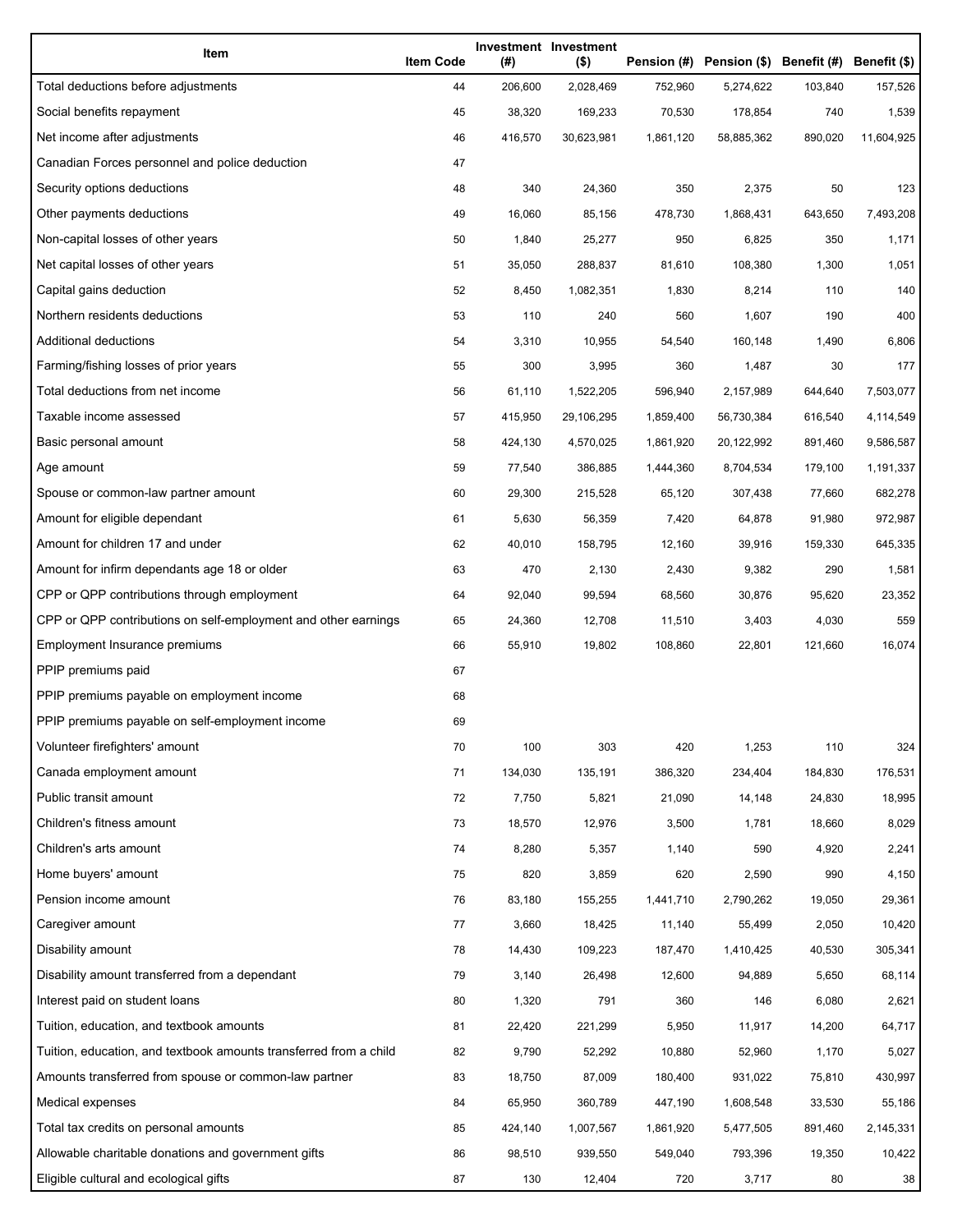| <b>Item</b>                               | <b>Item Code</b> | (#)     | Investment Investment<br>$($ \$) | Pension (#) | Pension (\$) Benefit (#) |         | Benefit (\$) |
|-------------------------------------------|------------------|---------|----------------------------------|-------------|--------------------------|---------|--------------|
| Total tax credit on donations and gifts   | 88               | 98,270  | 271,197                          | 547,940     | 212,059                  | 19,030  | 2,666        |
| Total federal non-refundable tax credits  | 89               | 424,140 | 1,278,764                        | 1,861,920   | 5,689,564                | 891,460 | 2,147,997    |
| Federal dividend tax credit               | 90               | 209,570 | 2,115,900                        | 420,020     | 228,054                  | 9,570   | 1,384        |
| Overseas employment tax credit            | 91               | 20      | 161                              |             |                          |         |              |
| Minimum tax carryover                     | 92               | 6,870   | 18,718                           | 1,530       | 3,424                    | 10      | 16           |
| Basic federal tax                         | 93               | 218,390 | 3,322,597                        | 1,097,510   | 3,908,644                | 82,780  | 105,617      |
| Federal Foreign Tax Credit                | 94               | 66,000  | 63,723                           | 172,550     | 28,123                   | 2,320   | 79           |
| Federal Political contribution tax credit | 95               | 5,540   | 1,160                            | 28,610      | 4,168                    | 170     | 23           |
| <b>Investment Tax Credit</b>              | 96               | 2,350   | 8,325                            | 2,950       | 2,867                    |         |              |
| Labour-sponsored funds tax credit         | 97               | 50      | 29                               | 120         | 67                       |         |              |
| Alternative minimum tax payable           | 98               | 8,760   | 55,450                           | 120         | 327                      |         |              |
| Net federal tax                           | 99               | 215,500 | 3,250,319                        | 1,094,530   | 3,873,527                | 82,510  | 105,555      |
| CPP contributions on self-employment      | 100              | 24,360  | 25,416                           | 11,510      | 6,805                    | 4,030   | 1,119        |
| Social Benefits repayment                 | 101              | 38,320  | 169,233                          | 70,530      | 178,854                  | 740     | 1,539        |
| <b>Net Provincial Tax</b>                 | 102              | 255,940 | 2,072,388                        | 1,201,570   | 2,177,500                | 79,130  | 54,752       |
| Total tax payable                         | 103              | 268,850 | 5,517,363                        | 1,229,530   | 6,236,686                | 94,080  | 162,971      |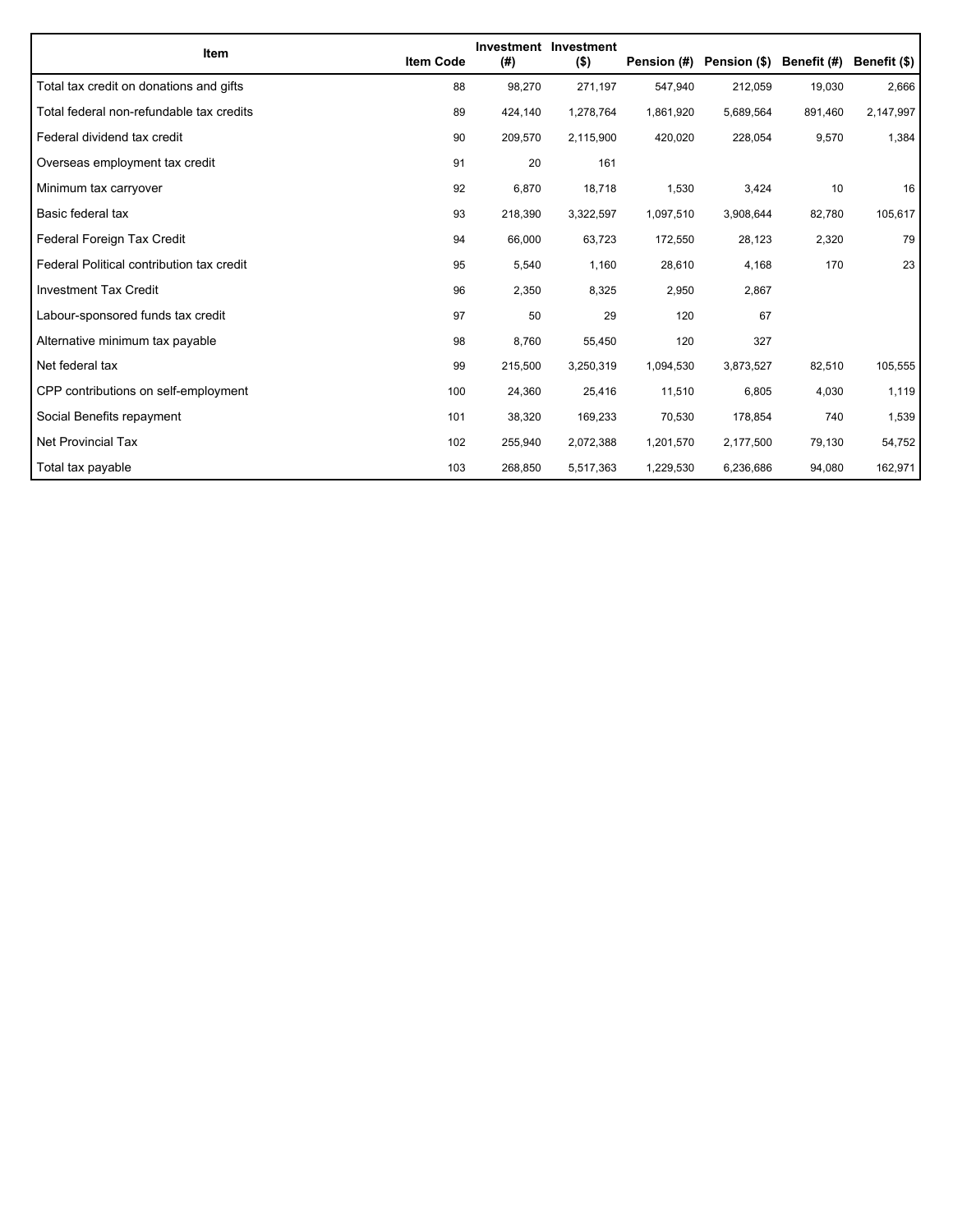| Item                                                                                        | Item Code Other (#) |         | Other (\$) |
|---------------------------------------------------------------------------------------------|---------------------|---------|------------|
| Number of taxable returns                                                                   | 1                   | 120,280 |            |
| Number of non-taxable returns                                                               | 2                   | 182,010 |            |
| Total number of returns                                                                     | 3                   | 302,290 |            |
| Employment income                                                                           | 4                   | 80,570  | 1,086,786  |
| Commissions (from employment)                                                               | 5                   | 1,580   | 14,717     |
| Other employment income                                                                     | 6                   | 16,870  | 40,521     |
| Old Age Security pension (OASP)                                                             | 7                   | 29,030  | 124,522    |
| CPP or QPP benefits                                                                         | 8                   | 60,070  | 380,082    |
| Other pensions or superannuation                                                            | 9                   | 27,810  | 489,564    |
| Elected split-pension amount                                                                | 10                  | 8,540   | 52,247     |
| Universal Child Care Benefit (UCCB)                                                         | 11                  | 8,930   | 12,748     |
| Employment Insurance and other benefits                                                     | 12                  | 14,480  | 101,825    |
| Taxable amount of dividends from taxable Canadian corporations                              | 13                  | 43,150  | 176,758    |
| Interest and other investment income                                                        | 14                  | 69,530  | 134,972    |
| Net partnership income (Limited or non-active partners only)                                | 15                  | 920     | 647        |
| Net rental income                                                                           | 16                  | 7,060   | 1,904      |
| Taxable capital gains                                                                       | 17                  | 25,990  | 122,255    |
| Registered retirement savings plan income (RRSP)                                            | 18                  | 93,600  | 2,043,790  |
| Other income                                                                                | 19                  | 155,800 | 4,261,416  |
| Net business income                                                                         | 20                  | 12,270  | 20,549     |
| Net professional income                                                                     | 21                  | 2,170   | 12,539     |
| Net commission income                                                                       | 22                  | 1,930   | 2,131      |
| Net farming income                                                                          | 23                  | 840     | $-12,987$  |
| Net fishing income                                                                          | 24                  |         |            |
| Workers' compensation benefits                                                              | 25                  | 2,570   | 19,602     |
| Social assistance payments                                                                  | 26                  | 3,530   | 13,610     |
| Net federal supplements                                                                     | 27                  | 3,950   | 10,691     |
| Total income assessed                                                                       | 28                  | 230,730 | 9,509,660  |
| Registered pension plan contributions (RPP)                                                 | 29                  | 10,460  | 22,993     |
| <b>RRSP</b> deduction                                                                       | 30                  | 27,560  | 392,375    |
| Deduction for elected split-pension amount                                                  | 31                  | 9,840   | 124,496    |
| Annual union, professional, or like dues                                                    | 32                  | 20,510  | 6,226      |
| Child care expenses                                                                         | 33                  | 3,150   | 10,597     |
| <b>Business investment loss</b>                                                             | 34                  | 190     | 8,944      |
| Moving expenses                                                                             | 35                  | 1,040   | 2,377      |
| Support payments made                                                                       | 36                  | 580     | 9,670      |
| Carrying charges and interest expenses                                                      | 37                  | 28,010  | 80,524     |
| Deductions for CPP/QPP contributions on self-employment and other earnings                  | 38                  | 5,210   | 1,852      |
| Deductions for provincial parental insurance plan (PPIP) premiums on self-employment income | 39                  |         |            |
| Exploration and development expenses                                                        | 40                  | 720     | 14,868     |
| Other employment expenses                                                                   | 41                  | 3,020   | 13,788     |
| Clergy residence deduction                                                                  | 42                  | 60      | 449        |
| Other deductions                                                                            | 43                  | 11,290  | 120,848    |
| Total deductions before adjustments                                                         | 44                  | 79,030  | 810,193    |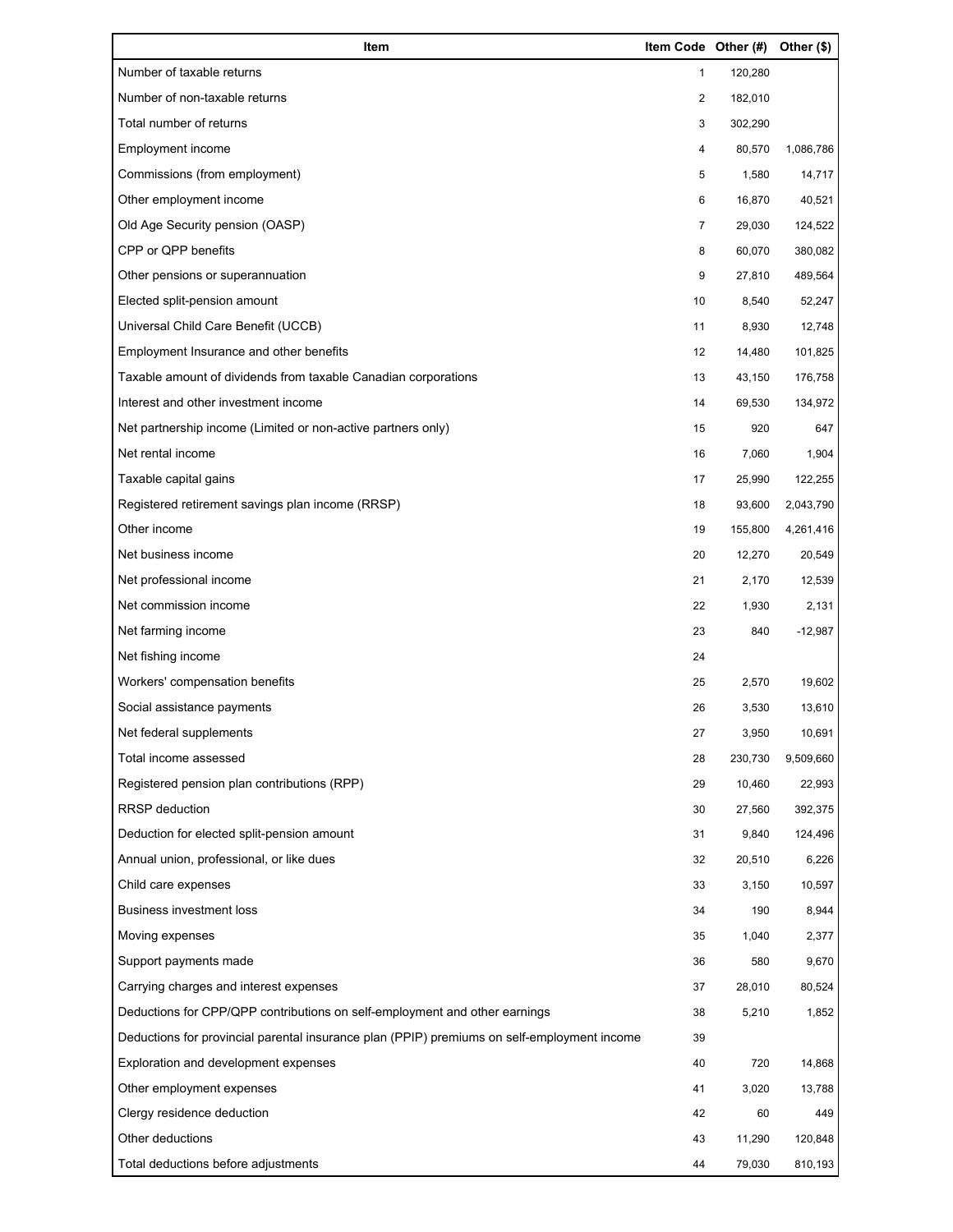| Item                                                              | Item Code Other (#) |         | Other (\$) |
|-------------------------------------------------------------------|---------------------|---------|------------|
| Social benefits repayment                                         | 45                  | 9,520   | 30,867     |
| Net income after adjustments                                      | 46                  | 229,730 | 8,676,636  |
| Canadian Forces personnel and police deduction                    | 47                  |         |            |
| Security options deductions                                       | 48                  | 290     | 6,811      |
| Other payments deductions                                         | 49                  | 9,770   | 43,734     |
| Non-capital losses of other years                                 | 50                  | 640     | 10,143     |
| Net capital losses of other years                                 | 51                  | 7,330   | 25,268     |
| Capital gains deduction                                           | 52                  | 260     | 5,824      |
| Northern residents deductions                                     | 53                  | 60      | 160        |
| Additional deductions                                             | 54                  | 1,530   | 16,220     |
| Farming/fishing losses of prior years                             | 55                  | 50      | 380        |
| Total deductions from net income                                  | 56                  | 19,180  | 108,606    |
| Taxable income assessed                                           | 57                  | 229,540 | 8,568,726  |
| Basic personal amount                                             | 58                  | 302,270 | 3,240,204  |
| Age amount                                                        | 59                  | 24,650  | 129,239    |
| Spouse or common-law partner amount                               | 60                  | 18,470  | 141,904    |
| Amount for eligible dependant                                     | 61                  | 9,170   | 93,942     |
| Amount for children 17 and under                                  | 62                  | 21,760  | 82,136     |
| Amount for infirm dependants age 18 or older                      | 63                  | 210     | 878        |
| CPP or QPP contributions through employment                       | 64                  | 44,950  | 31,734     |
| CPP or QPP contributions on self-employment and other earnings    | 65                  | 5,210   | 1,852      |
| Employment Insurance premiums                                     | 66                  | 52,020  | 14,149     |
| PPIP premiums paid                                                | 67                  |         |            |
| PPIP premiums payable on employment income                        | 68                  |         |            |
| PPIP premiums payable on self-employment income                   | 69                  |         |            |
| Volunteer firefighters' amount                                    | 70                  | 60      | 180        |
| Canada employment amount                                          | 71                  | 84,720  | 79,490     |
| Public transit amount                                             | 72                  | 14,340  | 8,897      |
| Children's fitness amount                                         | 73                  | 6,800   | 4,030      |
| Children's arts amount                                            | 74                  | 2,500   | 1,380      |
| Home buyers' amount                                               | 75                  | 410     | 1,795      |
| Pension income amount                                             | 76                  | 35,740  | 67,314     |
| Caregiver amount                                                  | 77                  | 1,800   | 9,250      |
| Disability amount                                                 | 78                  | 9,300   | 70,312     |
| Disability amount transferred from a dependant                    | 79                  | 2,100   | 19,926     |
| Interest paid on student loans                                    | 80                  | 1,230   | 648        |
| Tuition, education, and textbook amounts                          | 81                  | 14,410  | 92,475     |
| Tuition, education, and textbook amounts transferred from a child | 82                  | 4,920   | 26,205     |
| Amounts transferred from spouse or common-law partner             | 83                  | 12,180  | 57,220     |
| Medical expenses                                                  | 84                  | 32,300  | 114,998    |
| Total tax credits on personal amounts                             | 85                  | 302,280 | 643,531    |
| Allowable charitable donations and government gifts               | 86                  | 40,910  | 112,606    |
| Eligible cultural and ecological gifts                            | 87                  | 50      | 496        |
| Total tax credit on donations and gifts                           | 88                  | 40,580  | 30,851     |